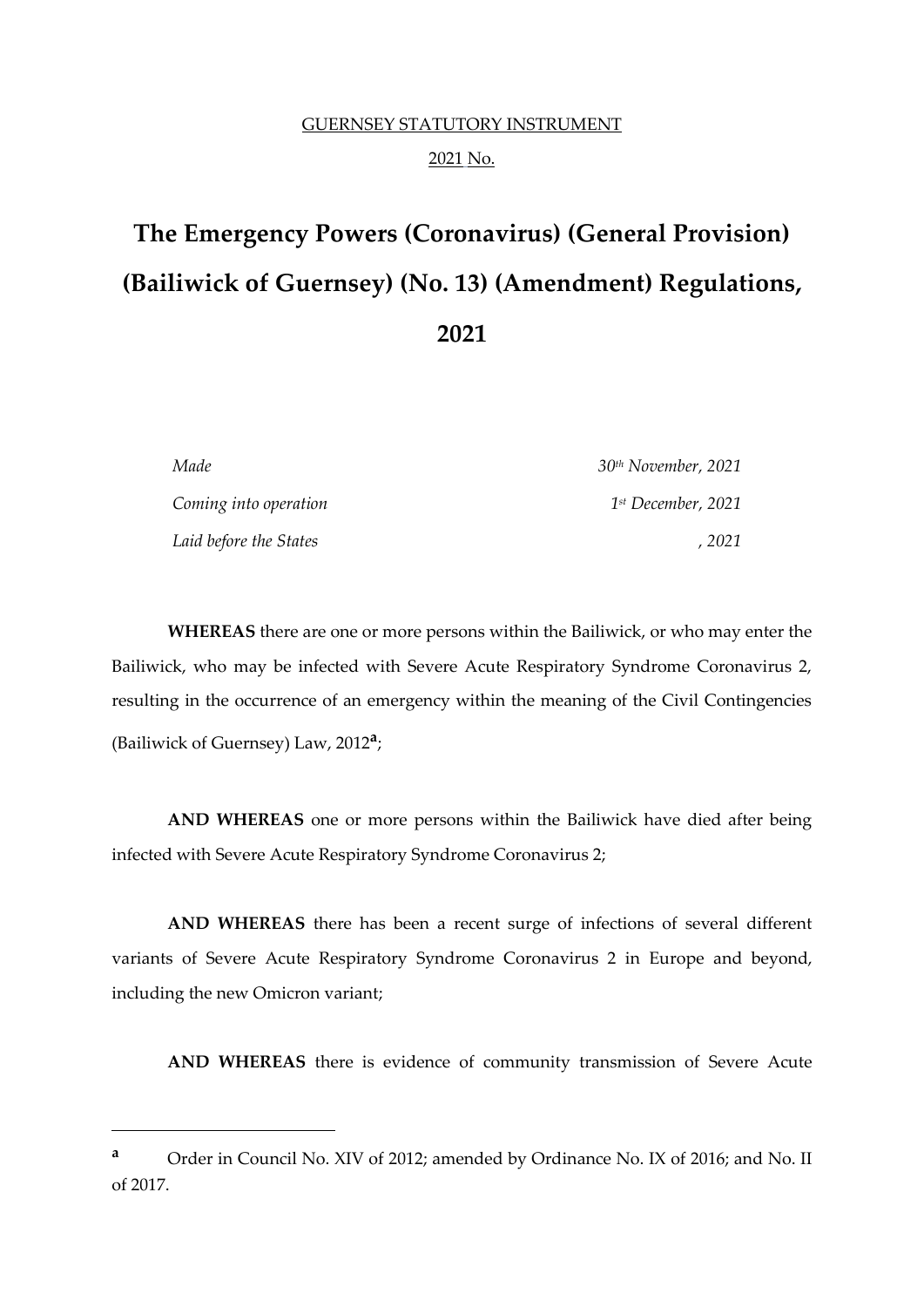Respiratory Syndrome Coronavirus 2 within the Bailiwick;

**AND WHEREAS** while the people of the Bailiwick are increasingly protected against infection with Severe Acute Respiratory Syndrome Coronavirus 2 as a result of the Bailiwick's vaccination programme and vaccination programmes implemented by other countries and territories, the effectiveness of that programme and those programmes against the Omicron variant is still being assessed;

**AND WHEREAS** the Civil Contingencies Authority (**"the Authority"**) (having consulted the Medical Officer of Health in respect of the risk to public health created thereby and by the spread of Severe Acute Respiratory Syndrome Coronavirus 2, the virus causing the disease COVID-19, and in respect of the measures necessary to prevent or slow the spread of infection) is satisfied that the conditions set out in section 13 of the Law are satisfied, and that the following regulations contain only provisions which are appropriate for and proportionate to the purpose of preventing, controlling or mitigating the emergency referred to above;

**AND WHEREAS** the Authority is satisfied that the effect of the following regulations is in due proportion to that emergency, and that they are compatible with the Convention rights within the meaning of section 1 of the Human Rights (Bailiwick of Guernsey) Law**,**   $2000^{\rm b}$ ;

**NOW THEREFORE THE AUTHORITY,** in exercise of the powers conferred upon it by sections 12(1), 14 and 19 of the Law, and of all other powers enabling it in that behalf, hereby makes the following regulations: –

**b** Order in Council No. XIV of 2000; amended by No. I of 2005; Ordinance No. XXXVII of 2001; No. XXXIII of 2003; No. XX of 2015; No. IX of 2016; No. XXVI of 2018; and G.S.I. No. 27 of 2006.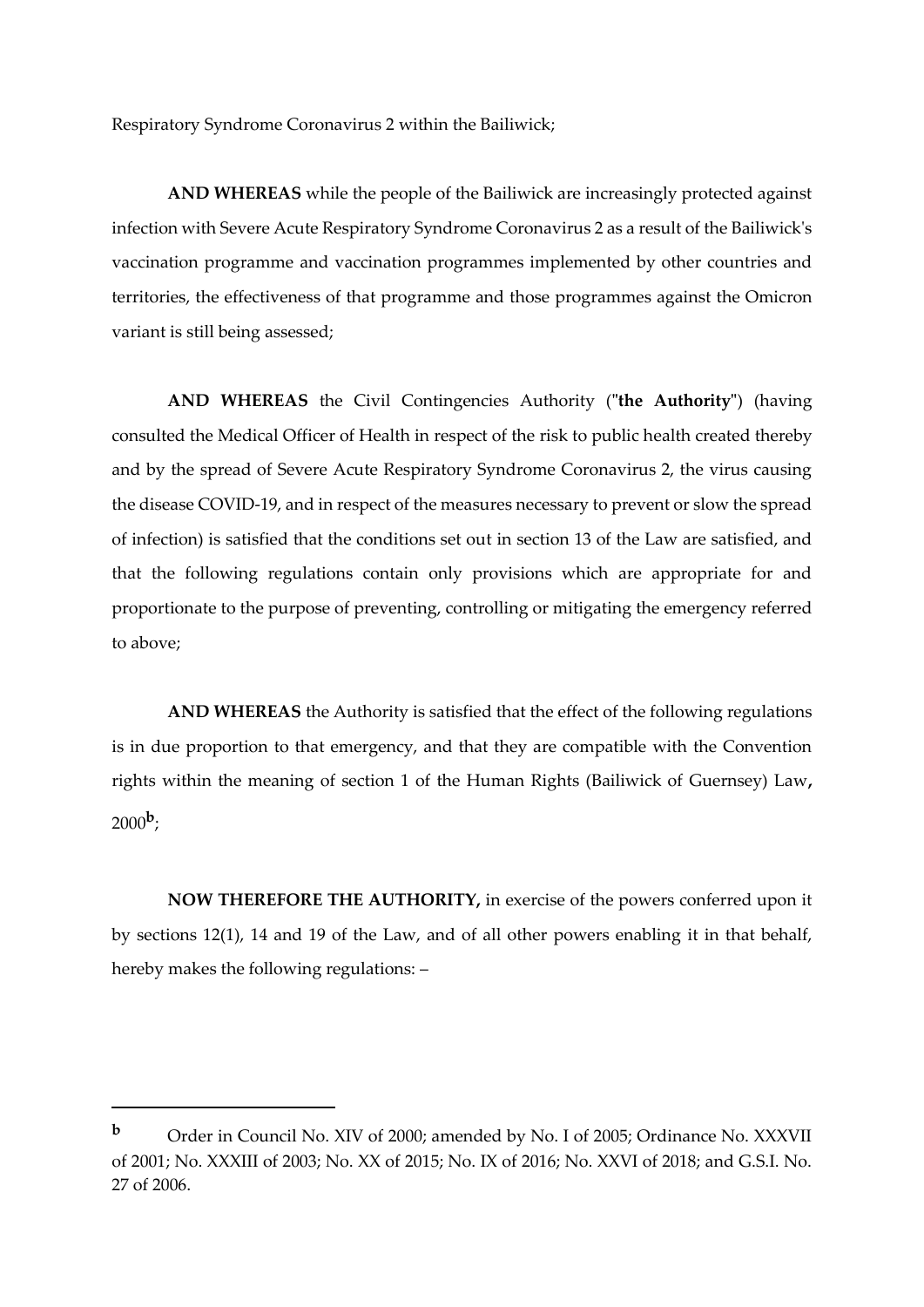# **Amendment of the General Provision (No. 13) Regulations.**

**1.** (1) The Emergency Powers (Coronavirus) (General Provision) (Bailiwick of Guernsey) (No. 13) Regulations, 2021**<sup>c</sup>** are amended as follows.

(2) After regulation 18 (Meaning of "Blue Arrival"), insert –

#### "**Blue Arrivals: post-arrival testing requirements.**

**18A.** (1) A Blue Arrival of 5 years of age or over (P) must comply with the post-arrival testing requirements.

(2) Subject to paragraph (3), the post-arrival testing requirements are that –

- (a) before P's arrival in the Bailiwick,  $P$  (or a person on P's behalf if P is a child) has paid such fee not exceeding £40 as the Authority may specify by publication on the States of Guernsey website in respect of equipment for lateral flow tests for COVID-19 to be provided to Blue Arrivals on arrival in the Bailiwick by a relevant officer under, and for the purposes of, this regulation,
- (b) after P's arrival in the Bailiwick, P must take a test for COVID-19 using the equipment provided under subparagraph (a) –
	- (i) on the day of P's arrival,
	- (ii) three days after P's date of arrival,

**<sup>c</sup>** G.S.I. No. 150 of 2021.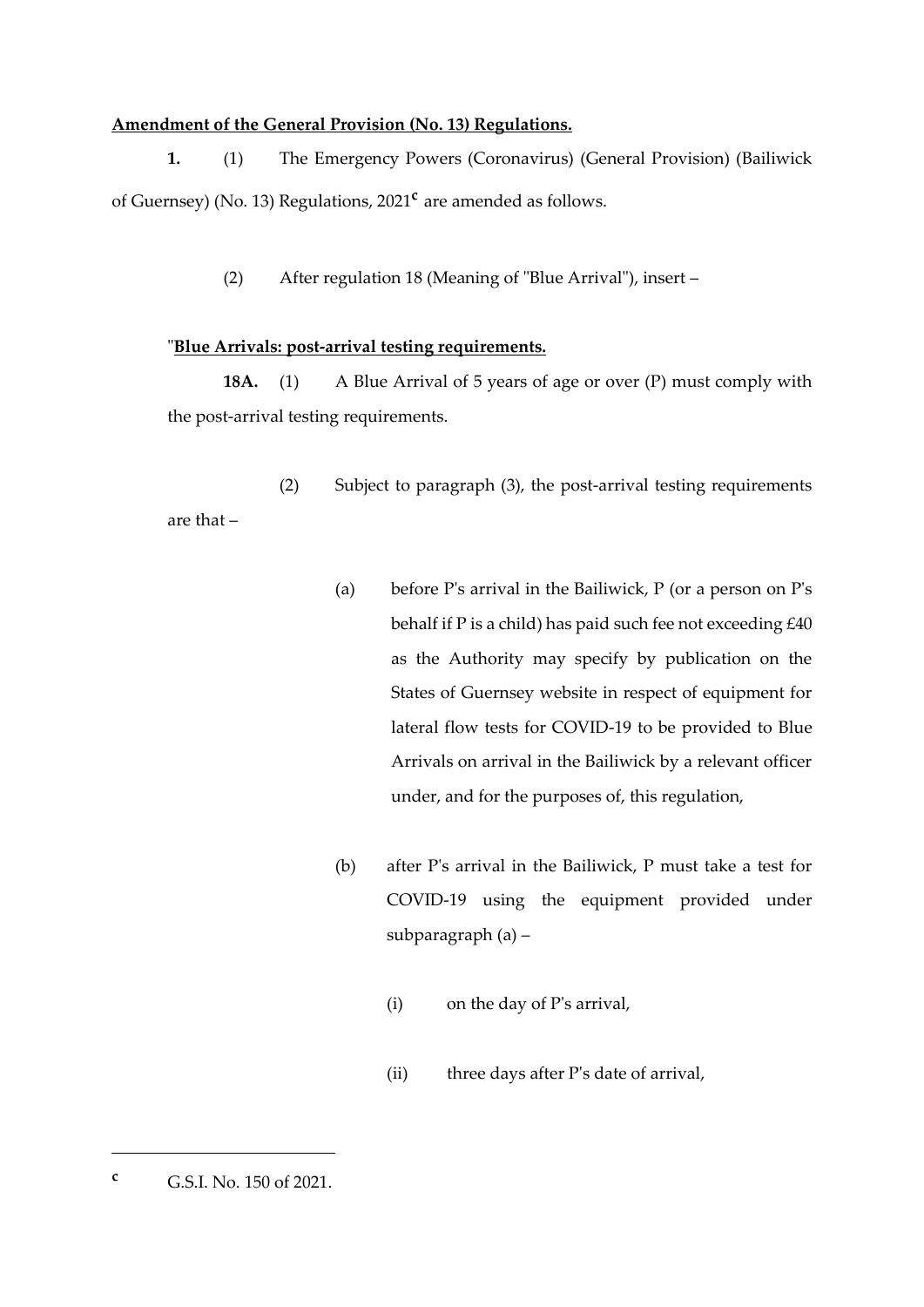- (iii) five days after P's date of arrival,
- (iv) seven days after P's date of arrival, and
- (v) nine days after P's date of arrival,

(together, the "**required post-arrival tests**"), and

(c) if the result of any of the required post-arrival tests is positive, P must immediately notify the MOH thereof, and comply with all restrictions and requirements imposed on P by the MOH, including, but not limited to, a requirement to self-isolate.

(3) A Blue Arrival of 12 years of age and over who fails, without reasonable excuse –

- (a) to take one or more of the required post-arrival tests, in accordance with paragraph (2)(b),
- (b) immediately to notify the MOH of a positive result of one or more of the required post-arrival tests, or
- (c) to comply with all restrictions and requirements imposed on him or her by the MOH under paragraph (2)(c) in the circumstances set out therein,

commits an offence.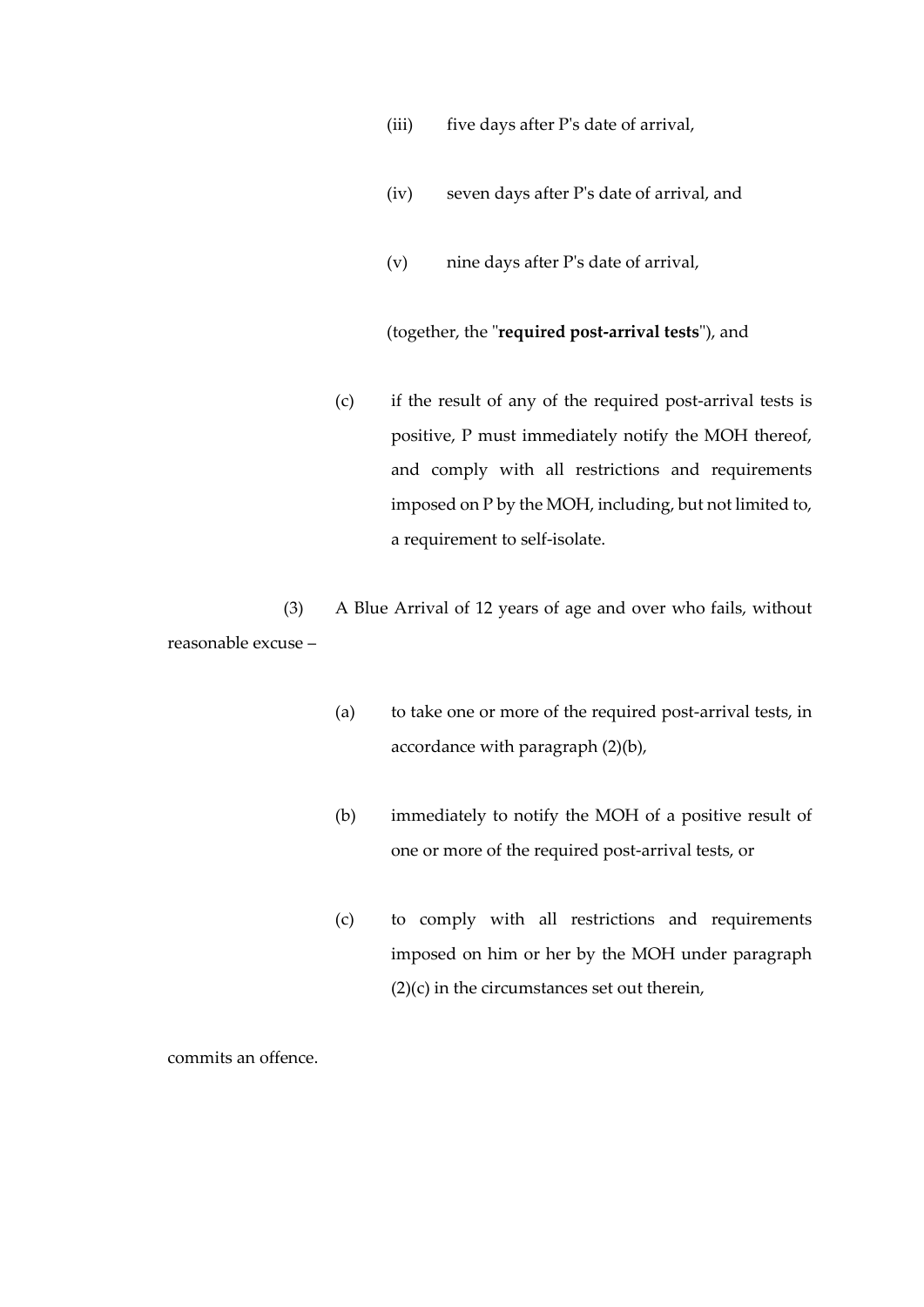(4) A person guilty of an offence under paragraph  $(3)(a)$  or  $(b)$  is liable on conviction to a fine not exceeding level 5 on the uniform scale, to imprisonment for a term not exceeding 3 months, or both.

(5) A person guilty of an offence under paragraph  $(3)(c)$  of failing, without reasonable excuse, to comply with a requirement to self-isolate is liable on conviction to a fine not exceeding level 5 on the uniform scale, to imprisonment for a term not exceeding 3 months, or both.

(6) A person guilty of any other offence under paragraph  $(3)(c)$  is liable on conviction to a fine not exceeding level 3 on the uniform scale.

(7) Where a child of between 5 and 15 years of age is a Blue Arrival, a person who is a responsible adult in relation to the child must ensure that the child complies with the post-arrival testing requirements, insofar as that person is reasonably able to do so.

(8) A responsible adult who fails without reasonable excuse to comply with paragraph (7) commits an offence, and is liable on conviction to a fine not exceeding level 3 on the uniform scale.".

(3) After regulation 19, insert –

# "**Face coverings, and modification of Fixed Penalties Law**.

**19A.** (1) Schedule 1A (Compulsory wearing of face coverings) shall have effect.

(2) The Offences (Fixed Penalties) (Guernsey) Law, 2009 shall apply as if modified as follows.

(3) In the Schedule, immediately after the entry relating to Offences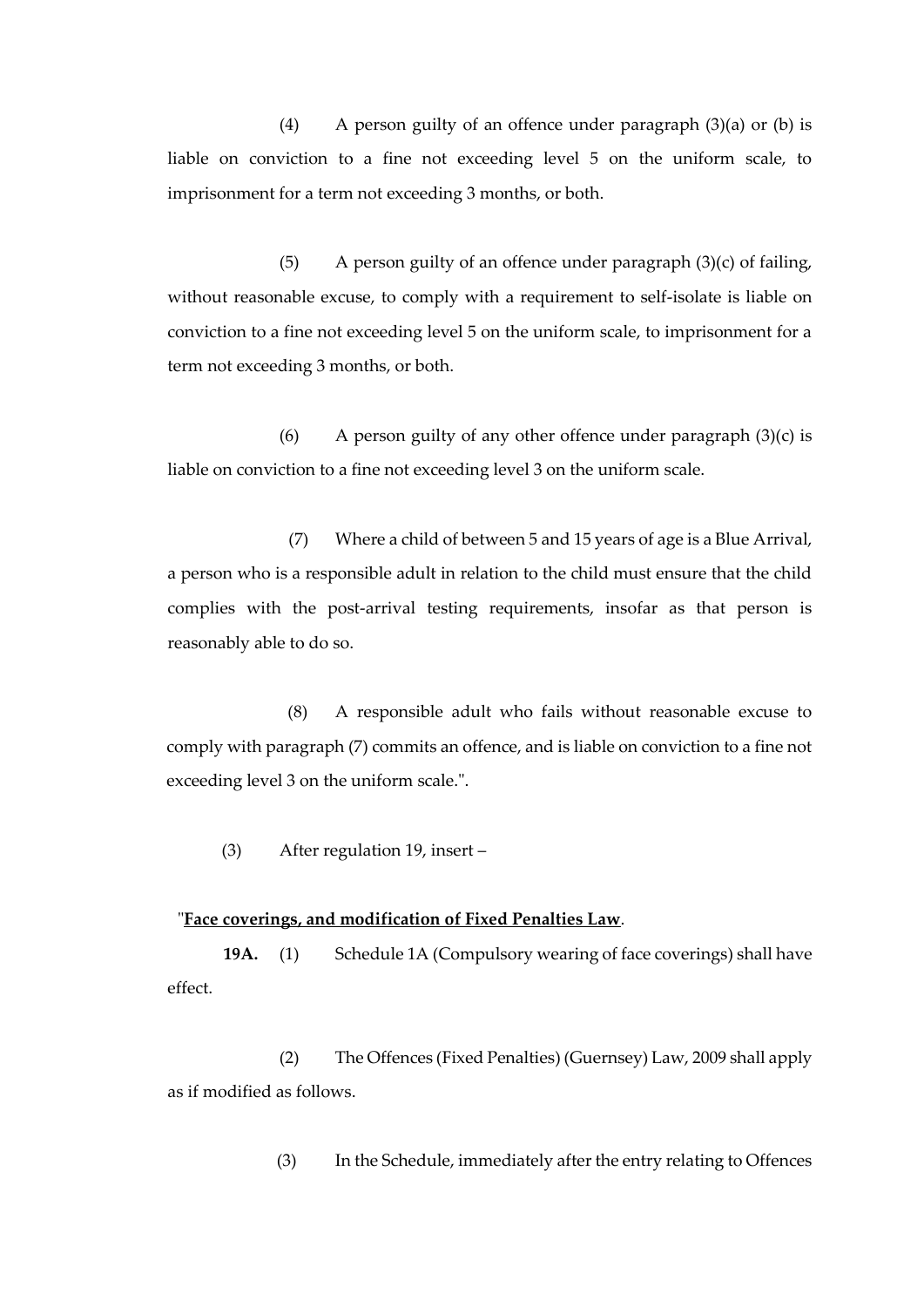against sections 4(1) and 5(1) of the Road Traffic (Guernsey) Ordinance, 2019, insert –

| "Offences against paragraph 1(1)   | Entering or remaining,   |  |      |          |
|------------------------------------|--------------------------|--|------|----------|
| of Schedule 1A to the Emergency    | without<br>reasonable    |  | £100 | £90      |
| Powers (Coronavirus) (General      | excuse, within relevant  |  |      |          |
| Provision) (Bailiwick of Guernsey) | premises without wearing |  |      |          |
| (No. 13) Regulations, 2021         | a face covering          |  |      |          |
| Offences against paragraph 3(1) of | Using,<br>without        |  |      |          |
| Schedule 1A to the Emergency       | reasonable excuse,<br>a  |  | £100 | $£90$ "" |
| Powers (Coronavirus) (General      | public transport service |  |      |          |
| Provision) (Bailiwick of Guernsey) | without wearing a face   |  |      |          |
| (No. 13) Regulations, 2021         | covering                 |  |      |          |

(4) After Schedule 1, insert the Schedule 1A set out in the Schedule to these Regulations.

(5) In paragraph 1 (Introductory: general, and offences) of Schedule 2 (Country Categories) –

- (a) in subparagraph 1(1)(a)(ii), for "paragraph 6" substitute "paragraphs 3A or 6",
- (b) in subparagraph  $(4)(b)(i)$ , after "option" insert "(or, if the person is a child of between 5 and 11 years of age in the case of paragraph 3A, on whose behalf such an election is made by his or her responsible adult)",
- (c) in subparagraphs (4) and (5), after "Relevant Person" insert "or child", and
- (d) at the start of subparagraph (8), insert "Without prejudice to paragraph 3A,".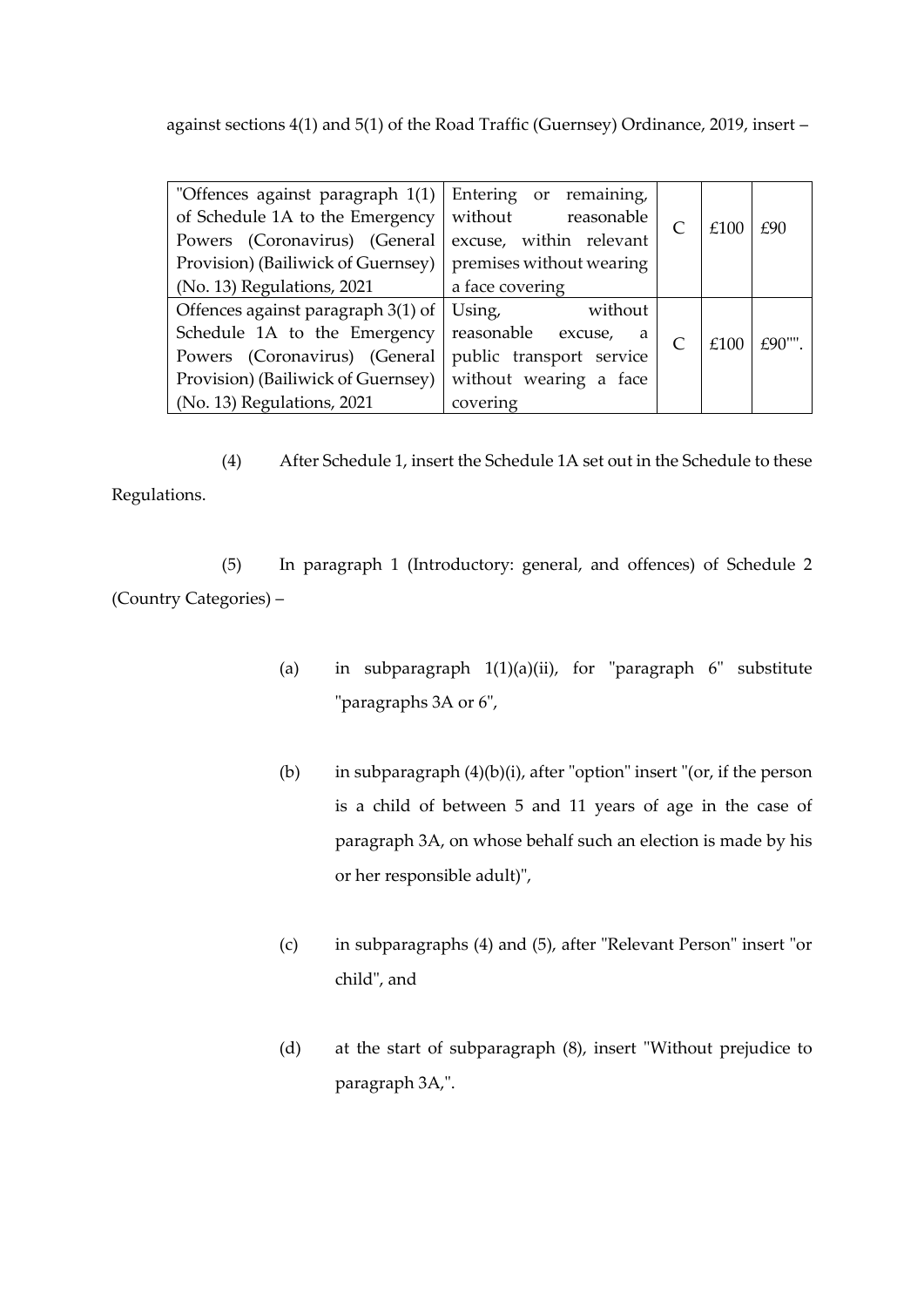(6) For paragraph 2 (Green List Country arrivals who have a full vaccination history) of Schedule 2, substitute –

#### "**Green List Country arrivals who have a full vaccination history.**

**2.** (1) A Relevant Person who has not spent any time in the period of 10 days immediately before his or her arrival in the Bailiwick in a place that is a Red List Country at the relevant time, and who has a full vaccination history, will be required to self-isolate on arrival and to take a test for COVID-19 directly on arrival in the Bailiwick (in this Schedule, a "**day of arrival**" test).

(2) If the result of that day of arrival test is positive, the Relevant Person must continue to self-isolate in accordance with instructions from the MOH and to comply with all other restrictions and requirements imposed on him or her by the MOH.

(3) If the result of that day of arrival test is negative, the Relevant Person is no longer required to self-isolate.".

(7) In paragraph 3 (Green List Country Arrivals who do not have a full vaccination history) of Schedule 2, in subparagraph (1) for "test for COVID-19 directly on arrival in the Bailiwick (in this Schedule, a "**day of arrival**" test)" substitute "day of arrival test".

(8) After paragraph 3 of Schedule 2, insert –

#### "**Green List Country arrivals of between 5 and 11 years of age**.

**3A.** (1) The responsible adult (RA) of any child of between 5 and 11 years of age who is not a Blue Arrival and who has not spent any time in the period of 10 days immediately before his or her arrival in the Bailiwick in a place that it is a Red List Country at the relevant time (C) must –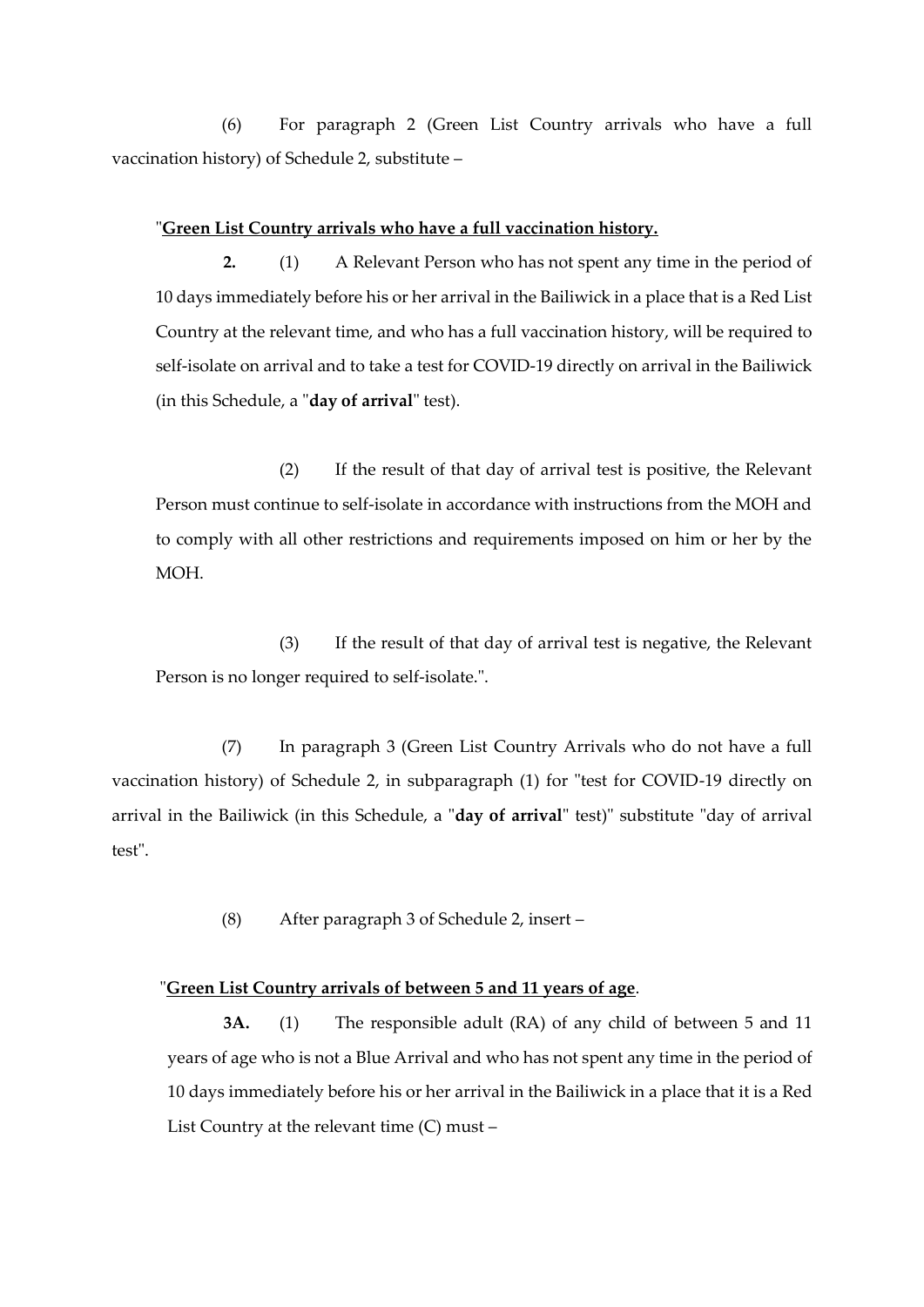- (a) comply with the post-arrival testing requirements that apply to RA, and
- (b) ensure that C complies with the post-arrival testing requirements that apply to C, insofar as RA is reasonably able to do so.
- (2) Subject to paragraph (3), the post-arrival testing requirements

are that –

- (a) after C's arrival in the Bailiwick, C must take a test for COVID-19 using equipment for lateral flow tests for COVID-19 to be provided on arrival in the Bailiwick by a relevant officer under, and for the purposes of, this Schedule –
	- (i) on the day of C's arrival,
	- (ii) three days after C's date of arrival,
	- (iii) five days after C's date of arrival,
	- (iv) seven days after C's date of arrival, and
	- (v) nine days after C's date of arrival,

# (together, the "**required post-arrival tests**"), and

(b) if the result of any of the required post-arrival tests is positive, RA must on C's behalf immediately notify the MOH thereof, and ensure that C complies with all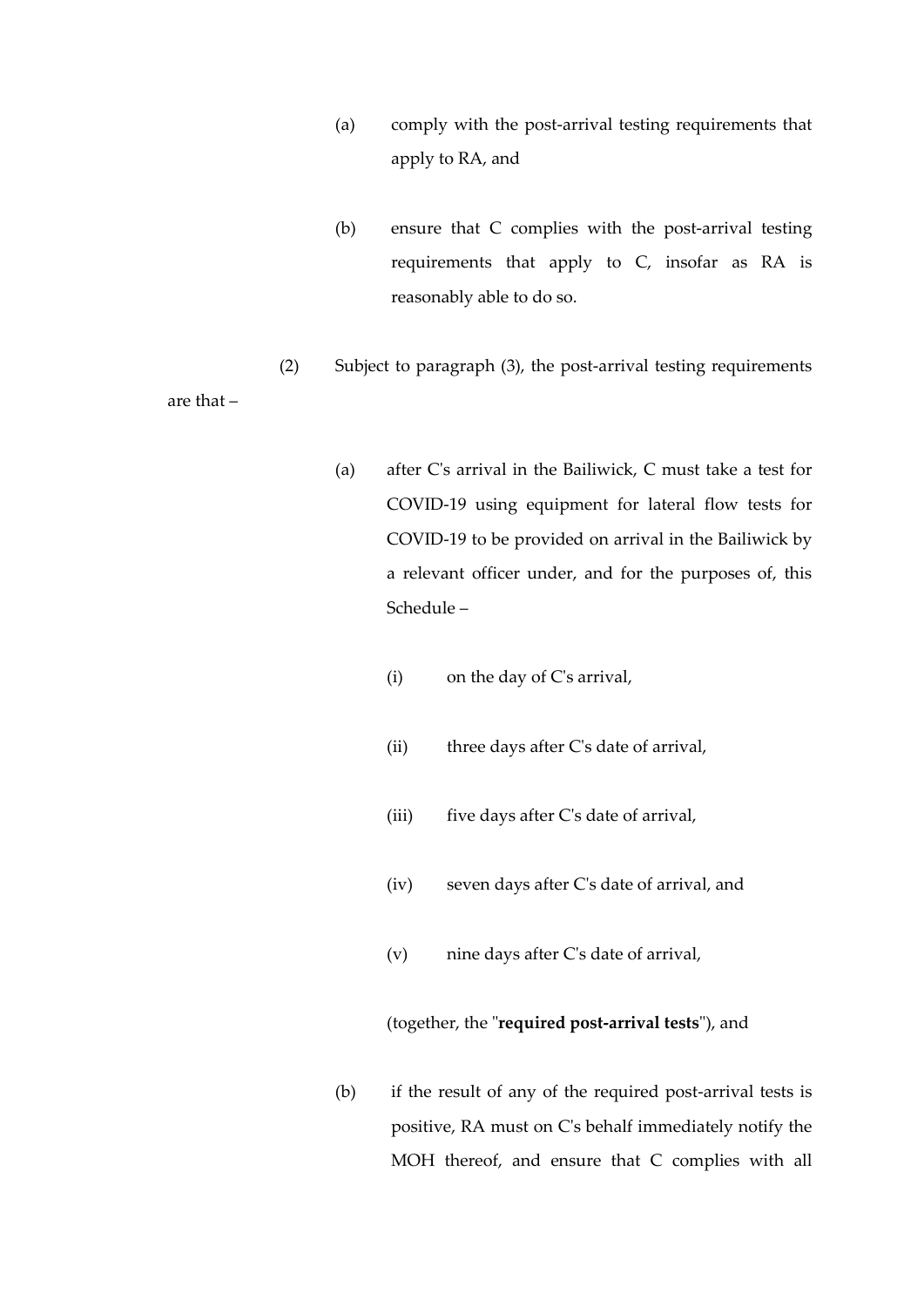restrictions and requirements imposed on C by the MOH, including, but not limited to, a requirement to self-isolate.

- (3) Paragraph (4) applies if C fails, without reasonable excuse
	- (a) to take one or more of the required post-arrival tests, in accordance with paragraph (2)(a),
	- (b) immediately to notify the MOH of a positive result of one or more of the required post-arrival tests, or
	- (c) to comply with all restrictions and requirements imposed on him or her by the MOH under paragraph (2)(b) in the circumstances set out therein.

(4) In the circumstances set out in subparagraph (3), RA commits an offence if RA was reasonably able to ensure that C did not fail–

- (a) to take one or more of the required post-arrival tests, in accordance with paragraph (2)(a),
- (b) immediately to notify the MOH of a positive result of one or more of the required post-arrival tests, or
- (c) to comply with all restrictions and requirements imposed on him or her by the MOH under paragraph (2)(b) in the circumstances set out therein,

as the case may be.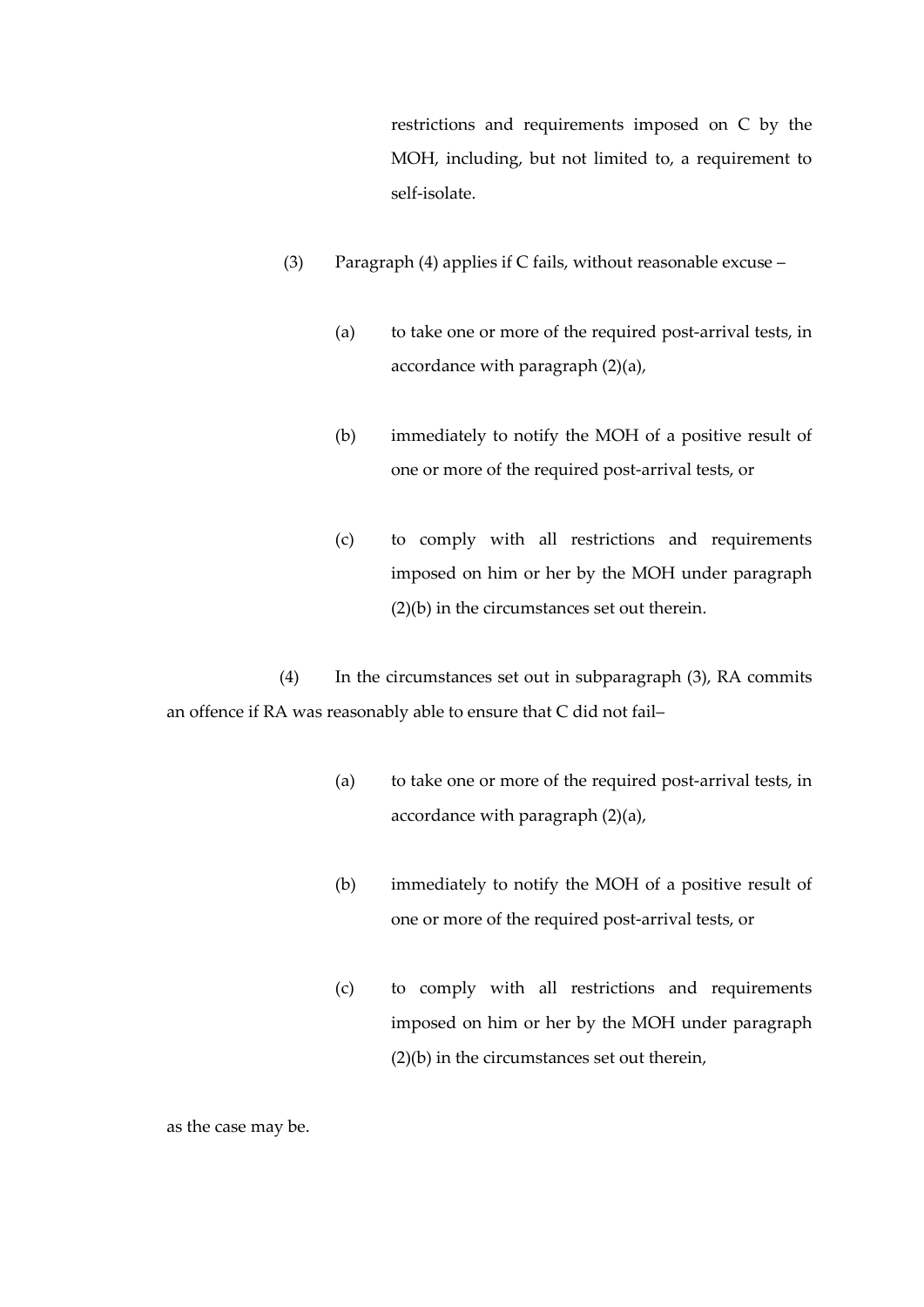(5) A person guilty of an offence under paragraph (4) commits an offence, and is liable on conviction to a fine not exceeding level 3 on the uniform scale.

(6) The requirements set out in this paragraph are in addition to, and without prejudice to, the requirement on C to self-isolate in accordance with paragraph 6(1)(b).".

(9) In paragraph 6 of Schedule 2, at the start of subparagraph (1) insert "Subject to the provision made in respect of children between 5 and 11 years of age in paragraph 3A,".

#### **Citation.**

**2.** These Regulations may be cited as the Emergency Powers (Coronavirus) (General Provision) (Bailiwick of Guernsey) (No. 13) (Amendment) Regulations, 2021.

# **Extent.**

**3.** These Regulations shall have effect throughout the Bailiwick.

#### **Commencement.**

**4.** These Regulations come into force on 1 st December, 2021.

Dated this 30<sup>th</sup> day of November, 2021

f ferbracle

P. T. R. FERBRACHE Chairman of the Civil Contingencies Authority For and on behalf of the Authority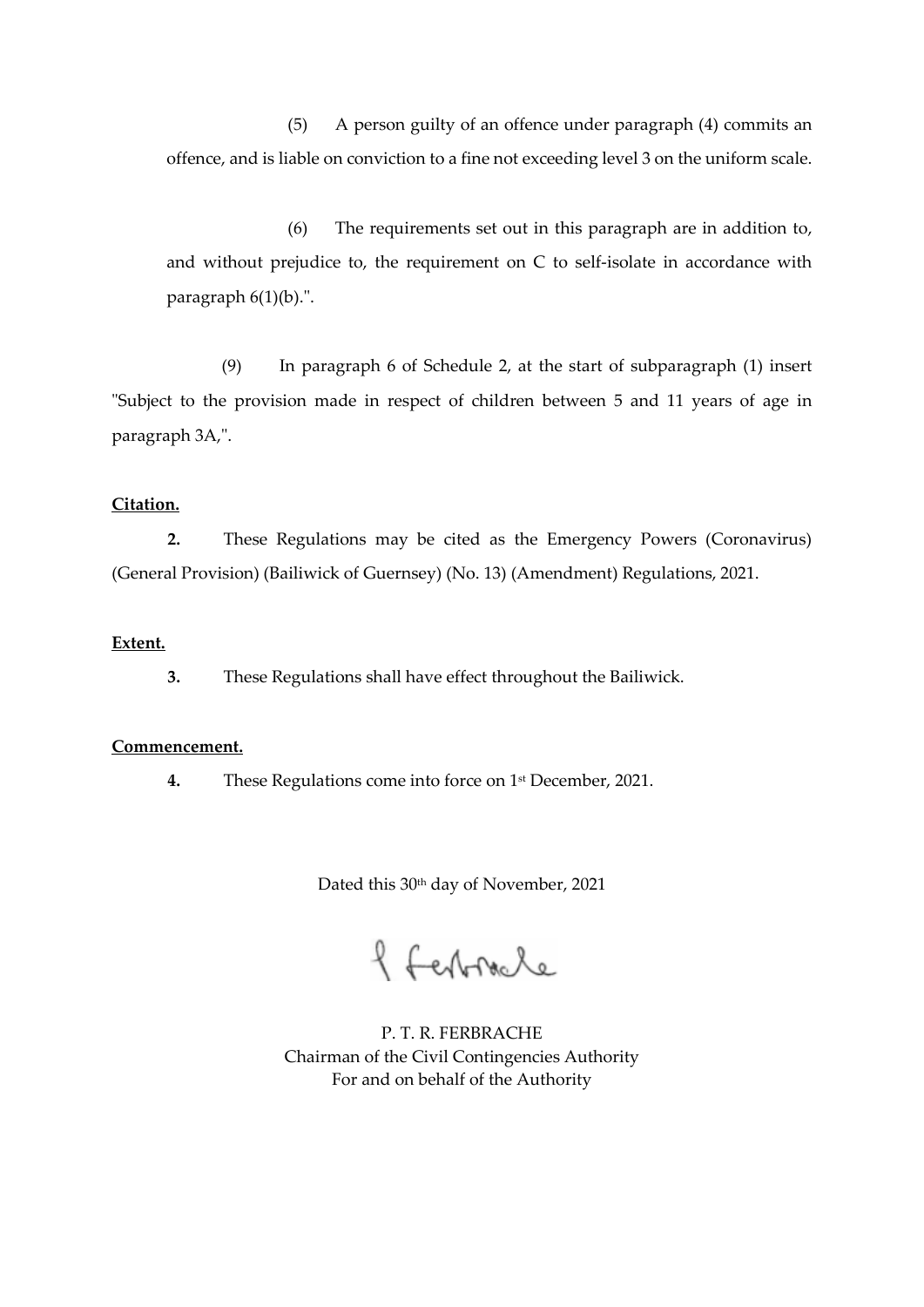# **SCHEDULE**

Regulation 1(4)

#### "SCHEDULE 1A

Regulation 19A

#### COMPULSORY WEARING OF FACE COVERINGS

*Whilst entering or remaining on relevant premises*

#### **Requirement to wear a face covering whilst entering or remaining on relevant premises.**

**1.** (1) Subject to subparagraph (2), a person who, without reasonable excuse, enters or remain within relevant premises without wearing a face covering, commits an offence.

- (2) The requirement in subparagraph (1) does not apply
	- (a) to a child who is under the age of 12,
	- (b) to a person responsible for relevant premises or an employee of that person acting in the course of their employment,
	- (c) to any other person providing services in the relevant premises under arrangements made with the person responsible for the relevant premises, or
	- (d) to an essential worker who has entered or remained in the relevant premises for the purpose of discharging their work functions or whilst acting in the course of their duties.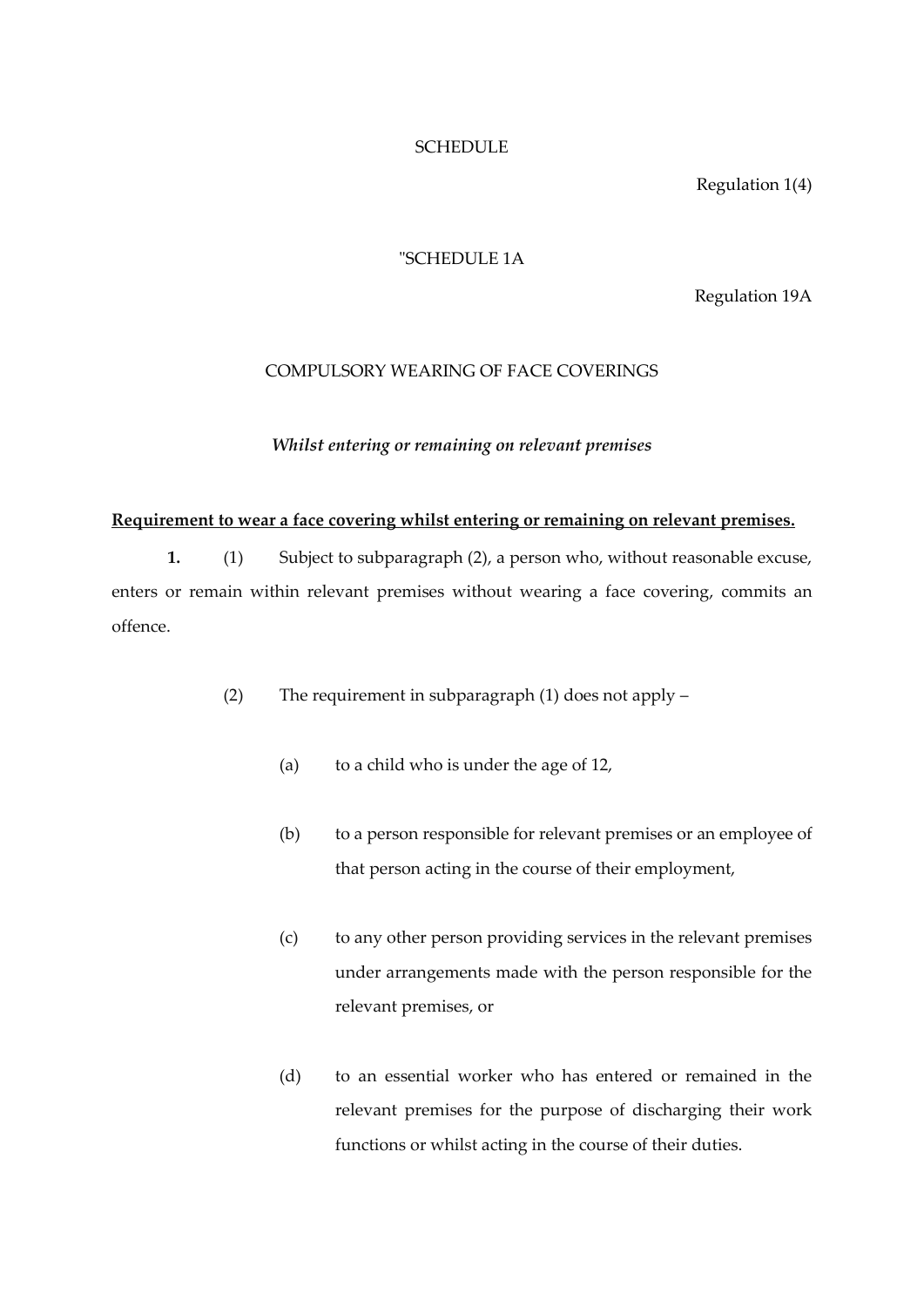(3) The exceptions from the requirement to wear a face covering provided in paragraph 2(b) and (c) do not apply to any person who, when acting in the course of their employment or providing services under arrangements made with the person responsible for any relevant premises, is in any part of the relevant premises which are open to the public, and comes or is likely to come into close contact of any member of the public.

(4) In this Schedule, a "**face covering**" means a covering of any type which covers a person's nose and mouth and complies with any guidance issued by the MOH and published on the States of Guernsey website, and "**relevant premises**" means –

- (a) shops (including, but not limited to, supermarkets and pharmacies),
- (b) banks,
- (c) post offices,
- (d) petrol stations,
- (e) any indoor part of any premises (other than a nursery or preschool, school or place of further education) in or from which the States of Guernsey (including for this purpose Guernsey Police and the Guernsey Border Agency), the States of Alderney or the Chief Pleas of Sark offers services or facilities to the public (or a section of them), and to which the public (or a section of them) have access, including but not limited to –
	- (i) the Airport Terminals,
	- (ii) Harbour Terminals,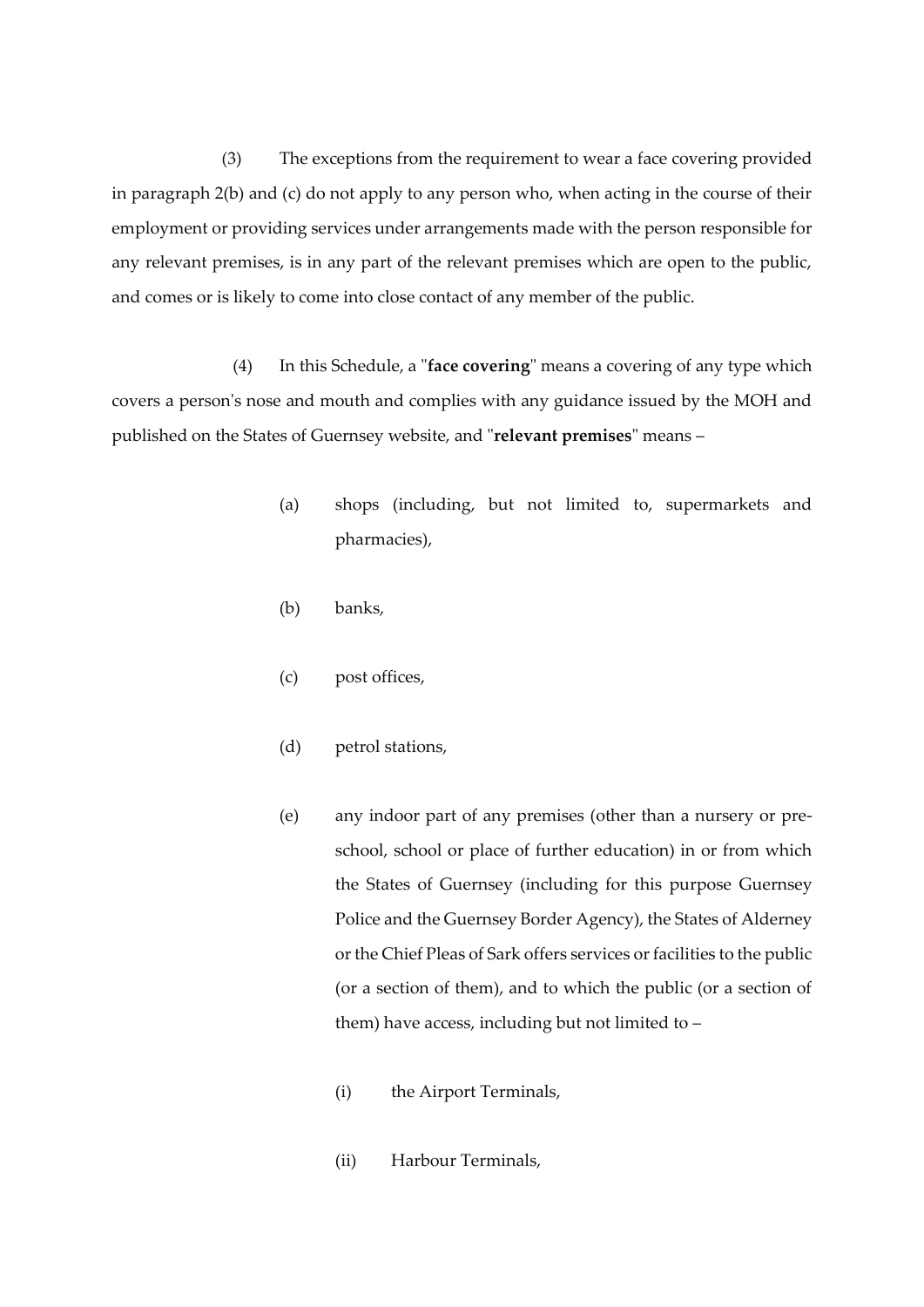- (iii) the Princess Elizabeth Hospital and the Mignot Memorial Hospital, Alderney,
- (iv) Beau Sejour Leisure Centre,
- (v) Sir Charles Frossard House,
- (vi) the Island Hall, Alderney, and
- (vii) Edward T. Wheadon House.

(5) The Authority may make further provision as to the meaning of "**relevant premises**" for these purposes by publication on the States of Guernsey website, including, but not limited to, by –

- (a) specifying exemptions to premises otherwise falling within subparagraph (e), and
- (b) adding to the list of example premises at subparagraph (e).

## **Reasonable excuse for the purposes of paragraph 1.**

**2.** For the purposes of paragraph 1(1), the circumstances in which a person ("P") has a reasonable excuse include those where -

- (a) P cannot put on, wear or remove a face covering
	- (i) because of any physical or mental illness or impairment, or disability, or
	- (ii) without severe distress,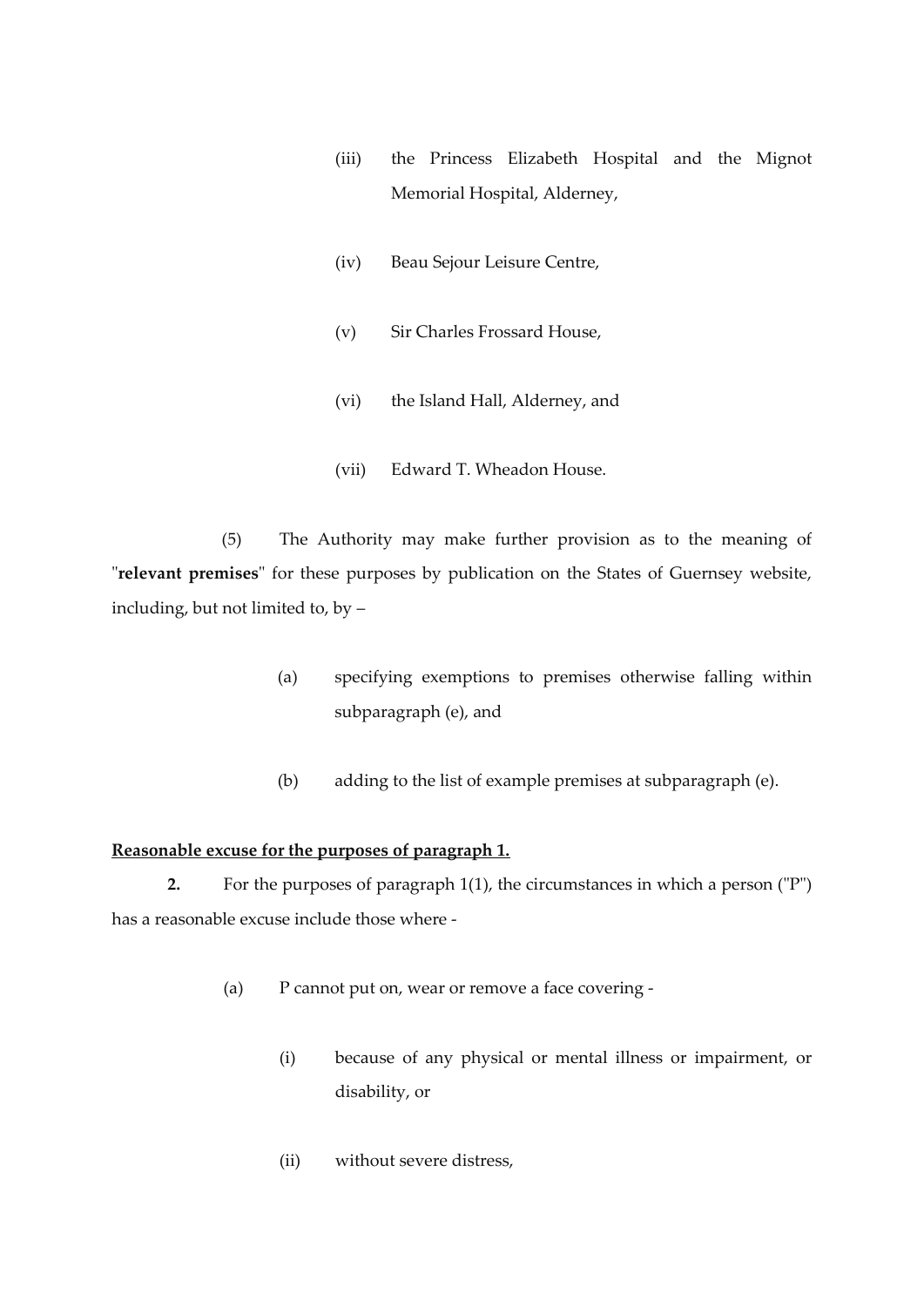- (b) P is accompanying, or providing assistance to, another person ("B") and B relies on lip reading to communicate with P,
- (c) P removes their face covering to avoid harm or injury, or the risk of harm or injury, to themselves or others,
- (d) P is entering or within relevant premises to avoid injury, or to escape a risk of harm, and does not have a face covering with them,
- (e) it is reasonably necessary for P to eat or drink and P removes their face covering to eat or drink,
- (f) P has to remove their face covering for the purpose of medical treatment or to take medication,
- (g) a person responsible for relevant premises or an employee of that person acting in the course of his or her employment, requires that P remove their face covering in order to verify P's identity,
- (h) in a pharmacy, an employee of that pharmacy acting in the course of his or her employment, requires that P remove their face covering in order to assist in the provision of healthcare or healthcare advice to P, and
- (i) a relevant person requests that P remove their face covering.

# *Where using a public transport system*

#### **Requirement to wear a face covering whilst on public transport.**

**3.** (1) Subject to subparagraph (2), a person who, without reasonable excuse,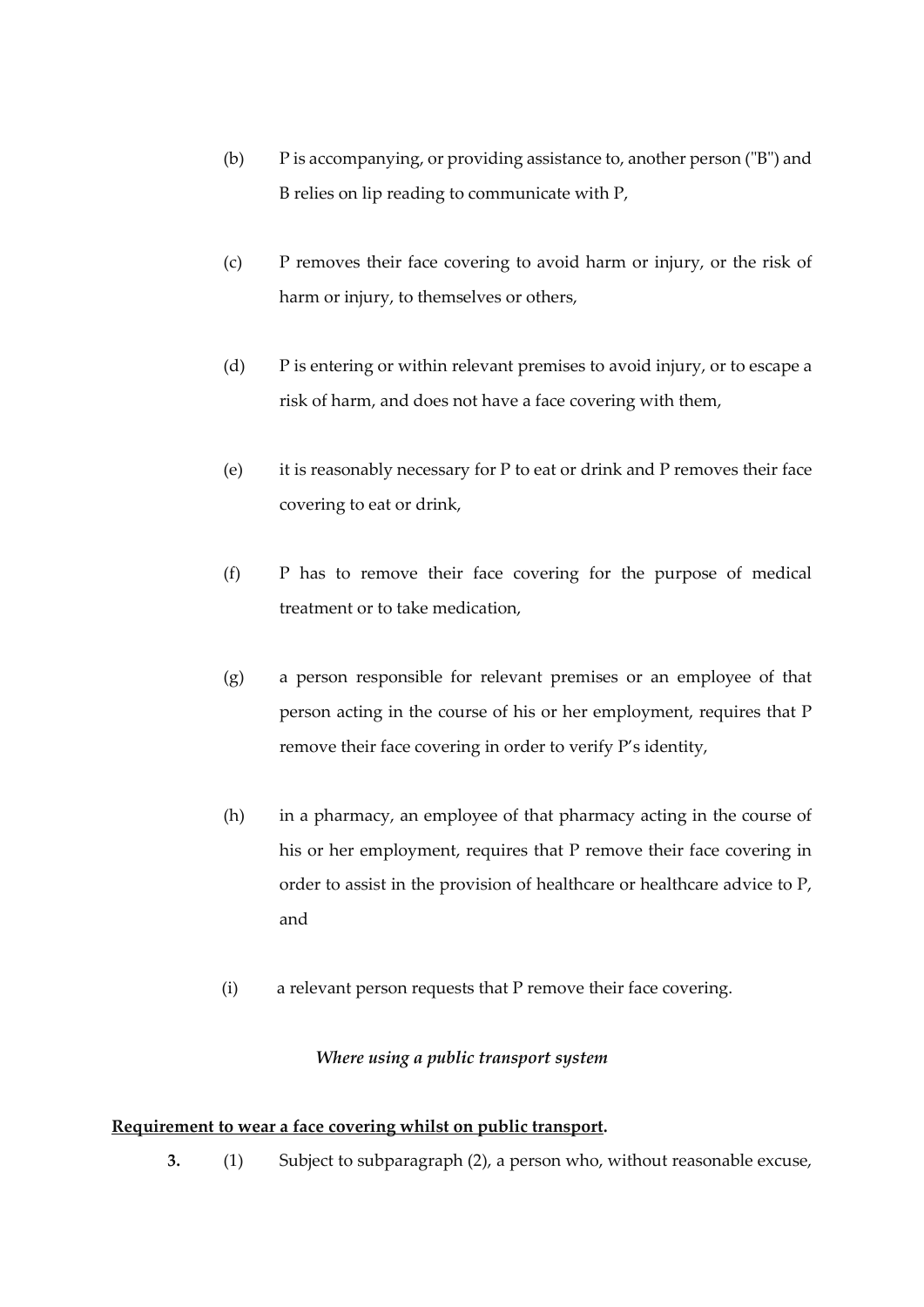uses a public transport service without wearing a face covering commits an offence.

(2) For the purposes of subparagraph (1), a person is using a public transport service at any time when -

- (a) they are boarding any vehicle by means of which a public transport service is provided, or
- (b) they are (whether or not for the purposes of travel) on board any vehicle by means of which a public transport service is provided.
- (3) The requirement in subparagraph (1) does not apply
	- (a) to a child who is under the age of 12,
	- (b) to an employee of the operator of the relevant public transport service acting in the course of his or her employment,
	- (c) to any other person providing services under arrangements made with the operator of the relevant public transport service who is providing those services,
	- (d) to an essential worker discharging their work functions or whilst acting in the course of their duties.
- (4) In this paragraph, "**public transport service**" means
	- (a) in relation to Guernsey, a public transport service consisting of motor vehicles which are licenced under the Public Transport Ordinance, 1986,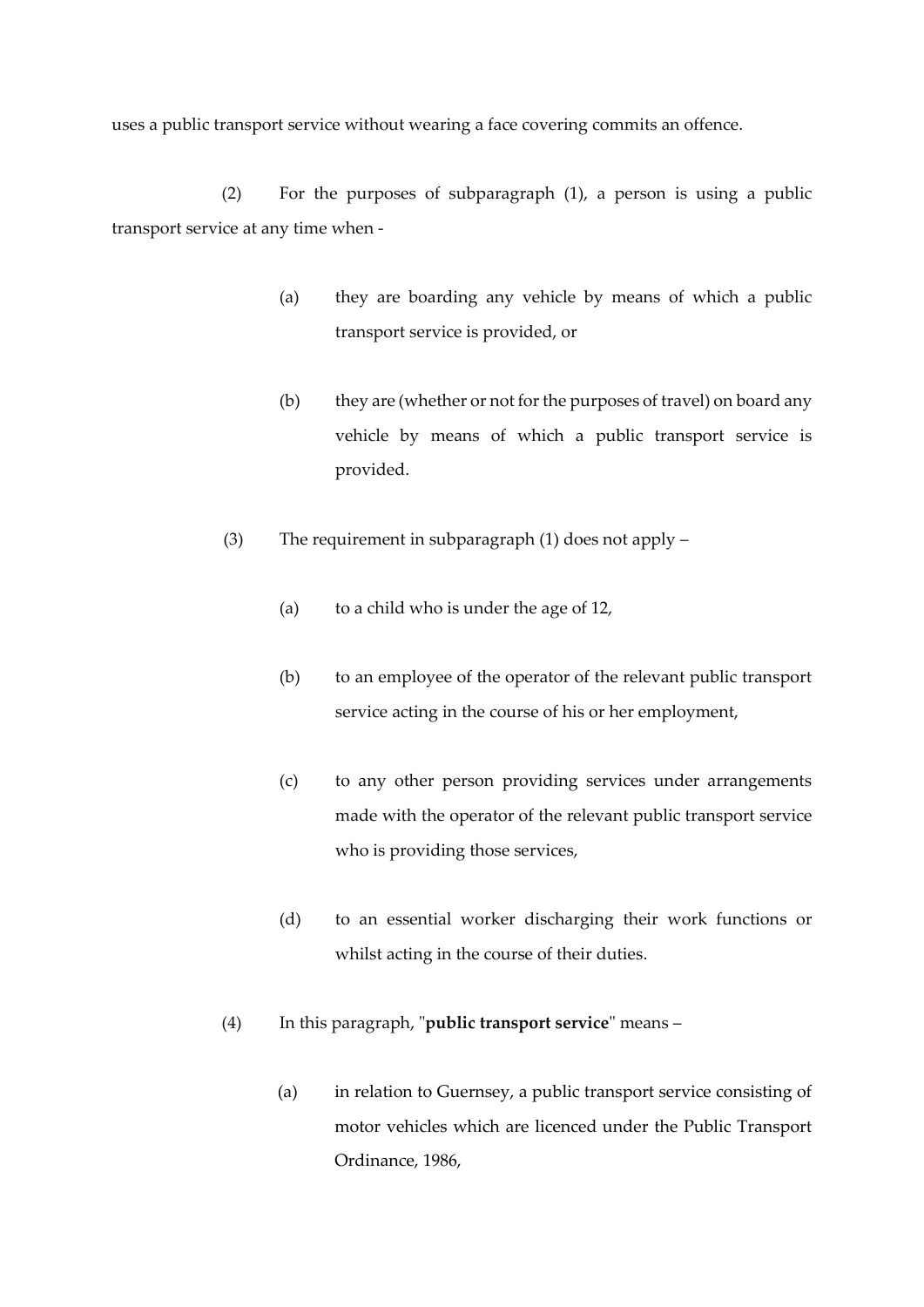- (b) in relation to Alderney, a public transport service consisting of public vehicles which are licensed under the Alderney Road Traffic and Public 6 Highways Ordinance, 1966, and
- (c) in relation to Sark, horse or vehicle drawn carriages which members of the public are carried on for reward.

# **Reasonable excuse for the purposes of paragraph 3(1).**

**4.** For the purposes of paragraph 3(1), the circumstances in which a person ("P") has a reasonable excuse include those where -

- (a) P cannot put on, wear or remove a face covering
	- (i) because of any physical or mental illness or impairment, or disability, or
	- (ii) without severe distress,
- (b) P is travelling with, or providing assistance to, another person ("B") and B relies on lip reading to communicate with P,
- (c) P removes their face covering to avoid harm or injury, or the risk of harm or injury, to themselves or others,
- (d) P is travelling to avoid injury, or to escape a risk of harm, and does not have a face covering with them,
- (e) it is reasonably necessary for P to eat or drink and P removes their face covering to eat or drink,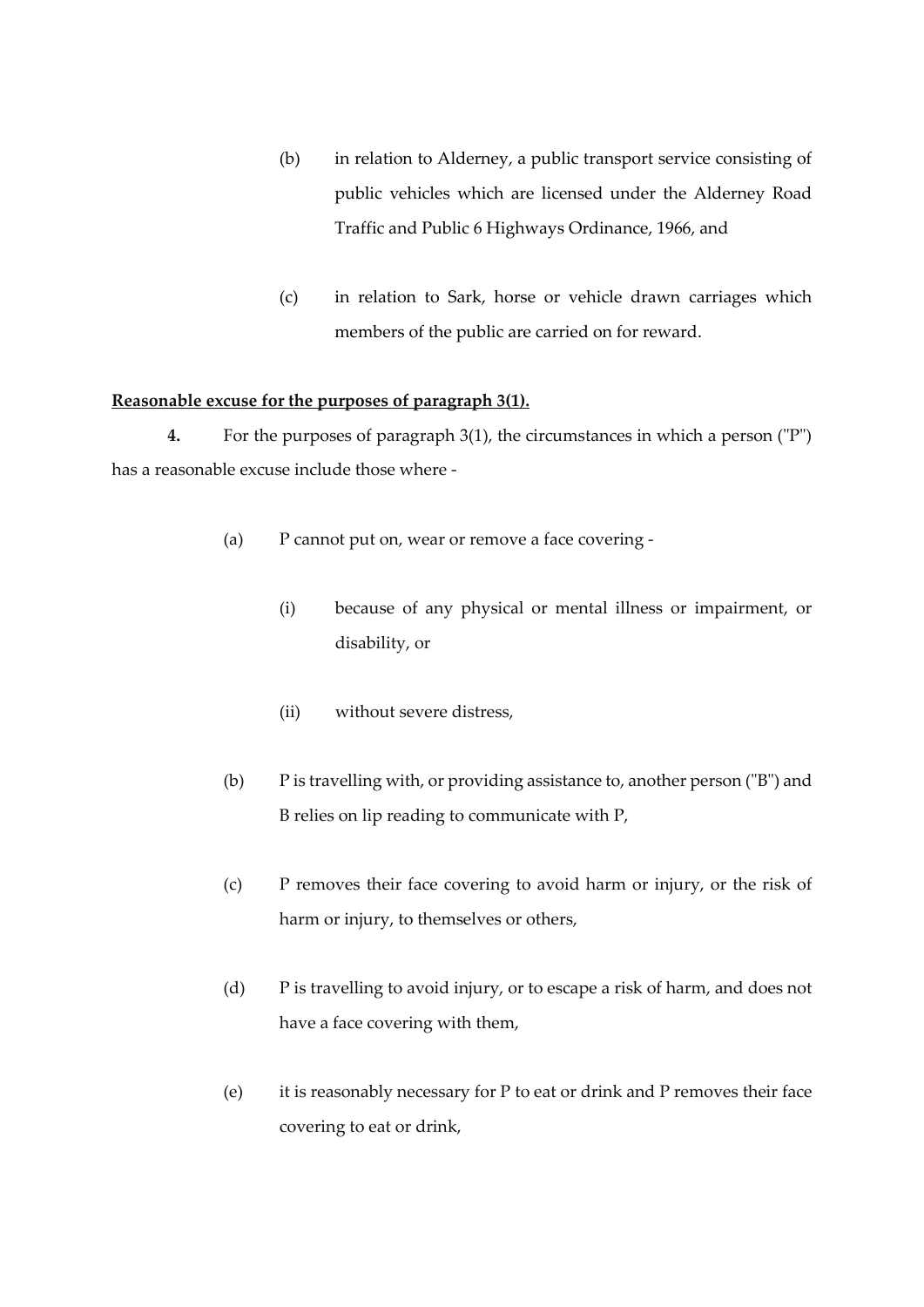- (f) P has to remove their face covering to take medication, and
- (g) a relevant person requests that P remove their face covering.

#### **Interpretation.**

**5.** In this Schedule –

"**essential workers**": see paragraph 6,

"**face covering**": see paragraph 1(4),

"**relevant person**" means –

- (a) a police officer, and
- (b) in relation to a public transport service, includes
	- (i) the operator of the service, or
	- (ii) any employee or agent of the operator who is authorised by the operator for the purpose of this Schedule, and

"**relevant premises**": see paragraph 1(4).

# **Interpretation: essential workers**.

- **6.** In this Schedule, "**essential workers**" means
	- (a) workers in the public service essential to the delivery of critical services, and,
	- (b) workers essential to the functioning of any activity necessary –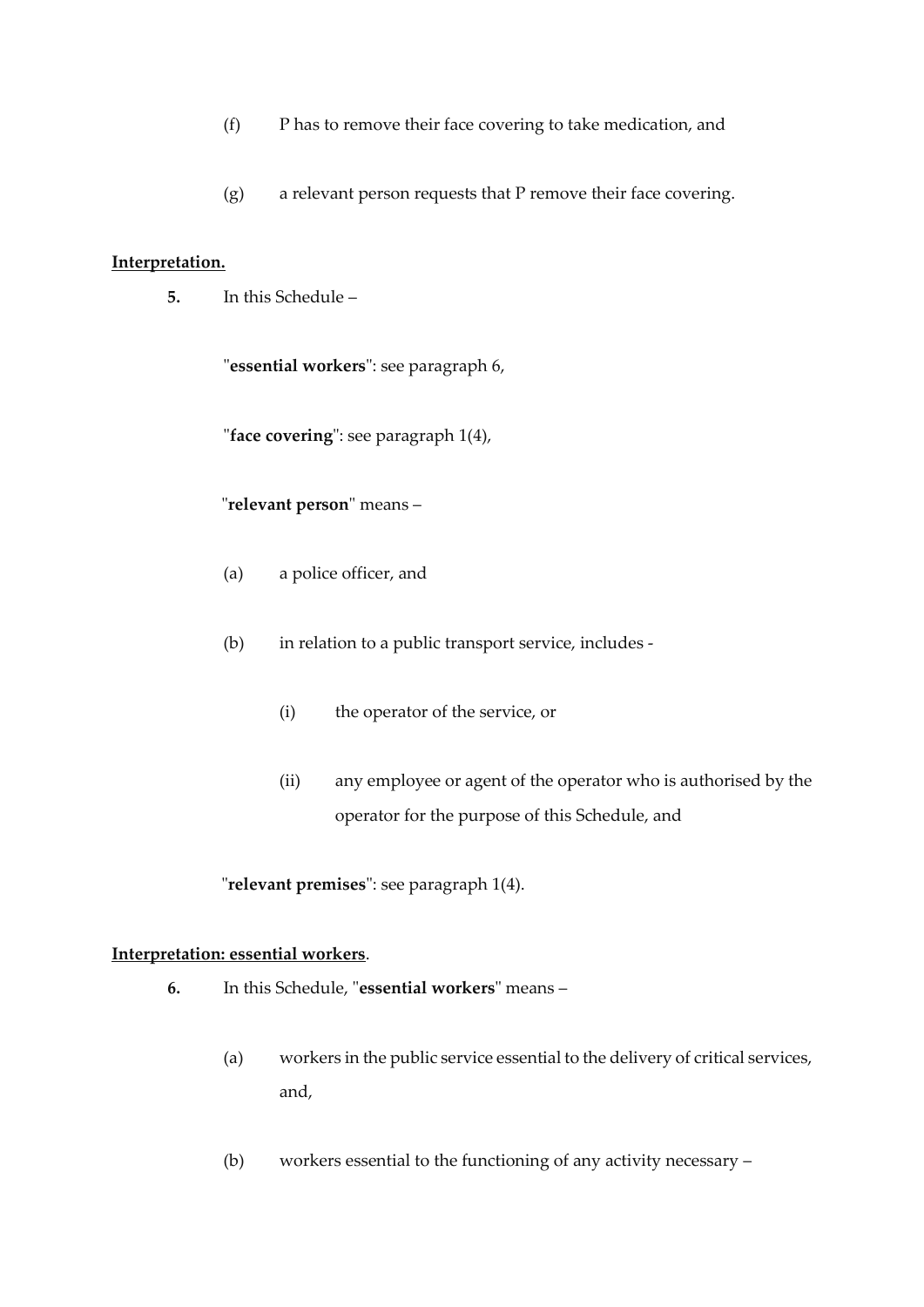- (i) to ensure the continuing supply and accessibility of food and other essential goods,
- (ii) for the provision of health and community care services,
- (iii) for the administration of justice, including advocates,
- (iv) for the provision of public transport, including bus operators, and
- (v) for the provision of branch-based banking services to enable cash and other financial transactions."